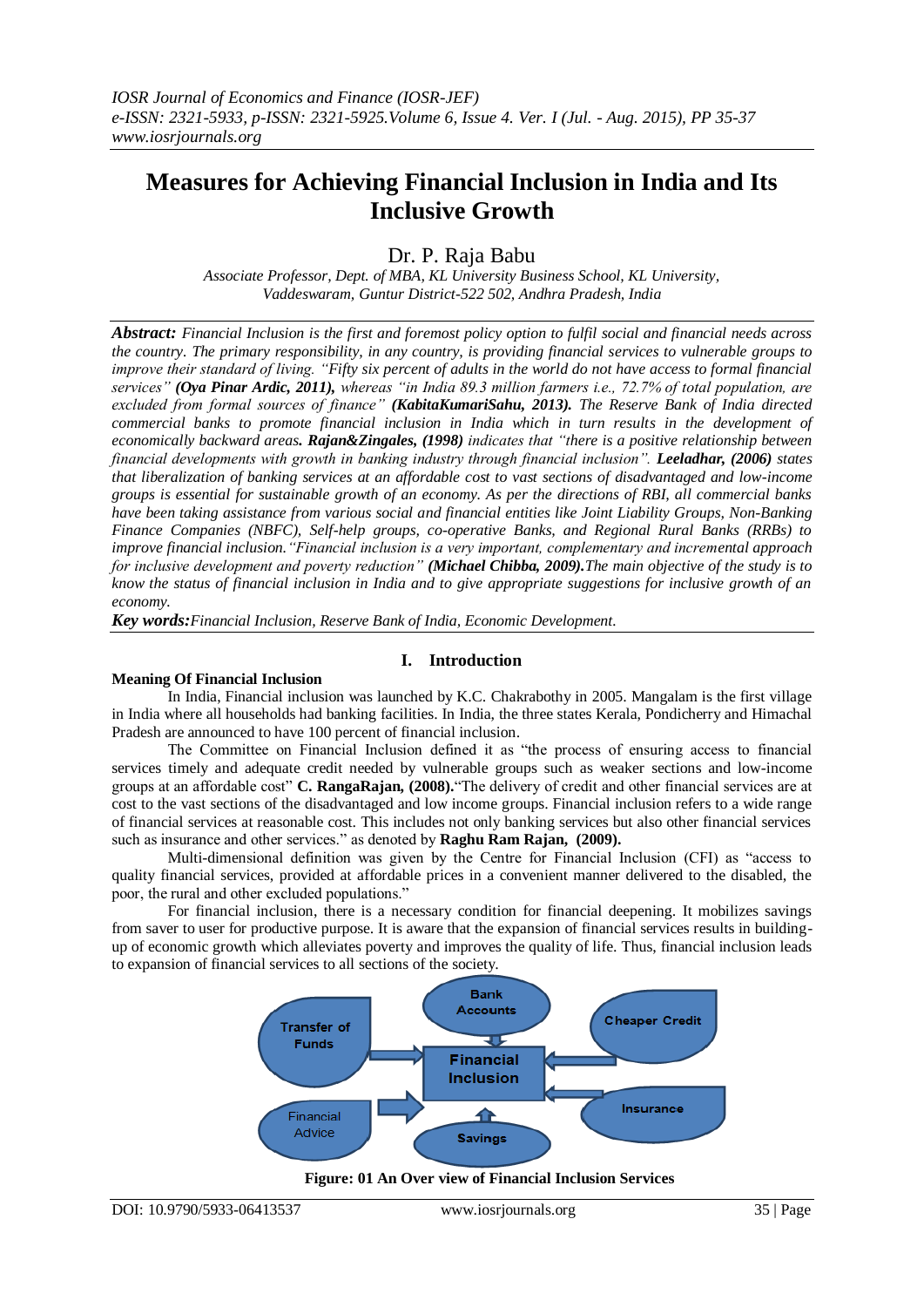## **II. Review Of Literature**

- 1) **Mira mendoz (2009)** says that "the state of financial inclusion using the case of Madhya Pradesh and suggests micro finance as a tool for successful financial inclusion." This article analyzes the status of efforts in financial inclusion by banks, micro finance institutions (MFI) in the state Madhya Pradesh in India. Finally, this article recommends that policy makers use micro finance and preferably so-called livelihood models, as a tool to achieve greater financial inclusion. This paper refers only the contribution of Micro Financial Institutions for expansion of financial services but not investigates other intermediaries like Self Help Groups and Non-Government Organizations.
- 2) **Anand Sinha (2012).** Urban co-operative banks have a duty to rise up to the aspirations of the nation to convert the perceived weakness into an exciting opportunity and facilitate inclusive growth. He also advocates a business delivery model through the involvement of all stakeholders to make financial inclusion a reality. Finally, he explicates on the successful experiments from Non-Government Organizations such as Self- employed Women's Association (SEWA) which has started a financial counseling training service for self-employed women, including training trainers and identifies how these run-off successes can be replicated on a larger scale in a cost effective way.
- 3) **K.C. Chakrabarthy (2012)** highlights the meaningful partnership among banks, Micro Finance Institutions and committees for promoting financial inclusion. He also opines that technology interface is not userfriendly for rural people due to lack of financial literacy. Hence, bankers" frontline staff, managers and business correspondents create friendly environment on the human side of banking.
- 4) **H.R.Khan (2012)** expressed that financial stability and financial inclusion are two sides of a coin but that a healthy risk-mitigating framework which exploits their complementarities is in-place to ensure that work with each other. He also argues that a combination of business strategies targeted towards the population at the bottom of the pyramid, along with transactions regulatory environment will foster greater financial inclusion stability.
- 5) **Arup Mukherjee and SabyasachiChakravorty (2012)** critically examined the capacity and the role of other institutions. Finally, they conclude that higher level of performance of the commercial banks is mandatory to ensure financial inclusion in that area.
- **Objectives Of The Study:** The research aims to cover the following objectives
- To know the status of financial inclusion in India
- To give appropriate suggestions for inclusive growth of an economy

## **Financial Inclusion In India:**

In India, the total number of banks has increased from 13,622 in the year 1970 to 1, 11,156 by the end of March 2013. As per survey on financial access in 2011, every 0.1 million population in India had 10.6 branches and 8.9 ATMs, whereas in China 23.8 branches and 49.6 ATM while Brazil had 46.2 branches and 119.6 ATMs. It is observed that in India for every 0.1 million population, there are 10.6 branches and 8.9 ATMs. It is very low compared with a developed country like Brazil.

Table:01 indicates that there is a need for required number of branches for expansion of financial services. In this context, Former Finance Minister **Pranab Mukherjee, (2010)** and the present Governor of Reserve Bank of India Dr.RaghuramRajan gave priority for financial inclusion and issued license to industrial group in order to expand branches in rural, semi-urban and urban areas. Under Jan DhanYojana (JDY) scheme Honourable Prime Minister stressed on public sector banks to open a number of 7.5 crore bank accounts targeted by the end of January  $26<sup>th</sup>$ , 2015.

| <b>Position – India Vis-A-Vis The World Branches And ATMs</b> |               |                        |            |  |  |
|---------------------------------------------------------------|---------------|------------------------|------------|--|--|
| Sl. No.                                                       | Country       | <b>Branches</b>        | <b>ATM</b> |  |  |
|                                                               |               | 0.1 million Population |            |  |  |
| UΙ                                                            | <b>China</b>  | 23.8                   | 49.6       |  |  |
| 02                                                            | <b>Brazil</b> | 46.2                   | 119.6      |  |  |
|                                                               | India         | 10.6                   |            |  |  |

| <b>Table: 01 Outreach Of Banking Sector Country Wise</b> |  |
|----------------------------------------------------------|--|
| sition – India Vis-À-Vis The World Branches And ATM      |  |

**Source: World Bank, Financial Access Survey (2010)**